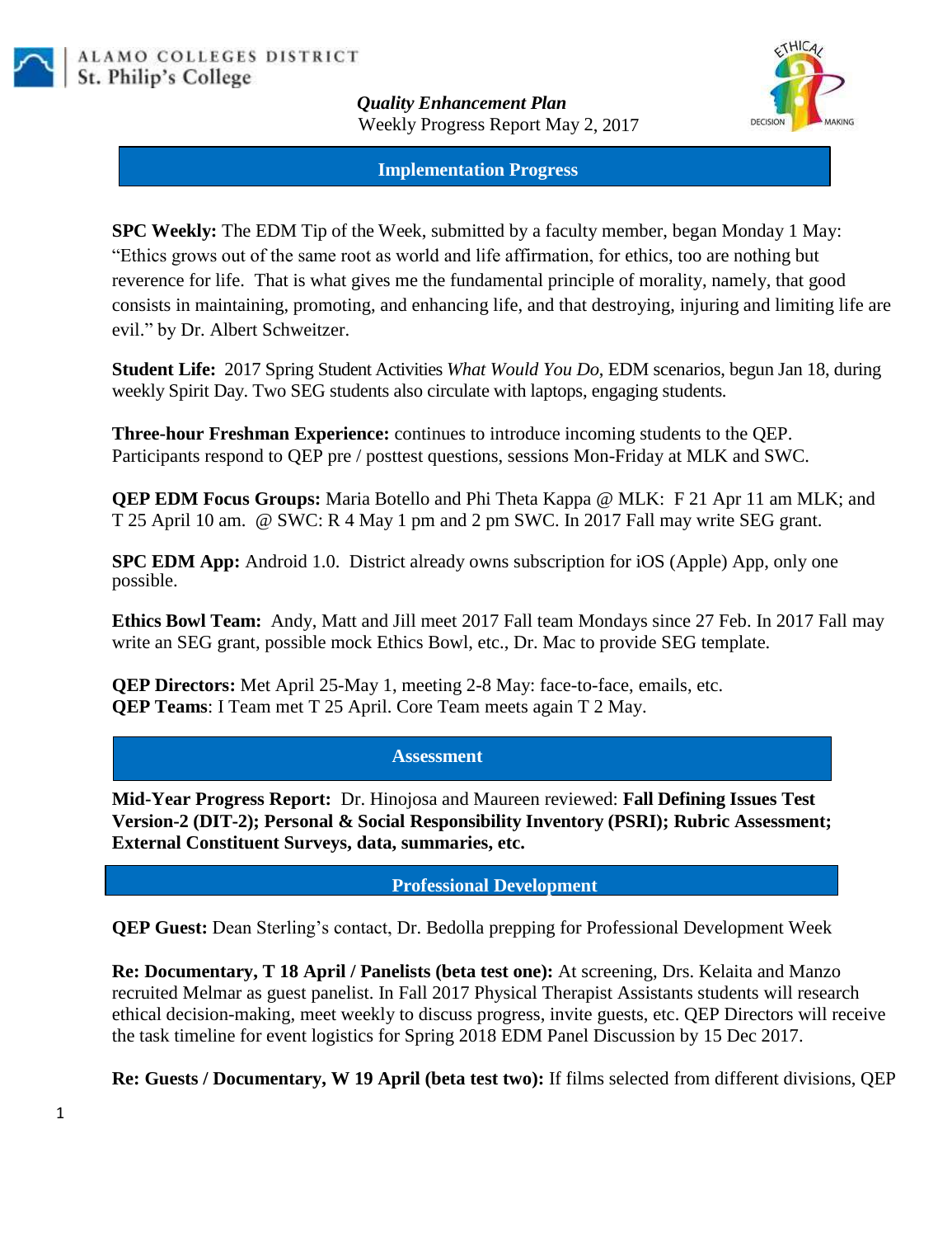team, division volunteers and guests, etc. to prepare study guide, written comments, and lead discussions.

**Re: Guests / Documentary, F 21 April (beta test three):** Marsha Hall has a standing invitation.

**QEP Guest:** Dr. Machen's contact, Dr. Jo Dee Duncan, T 2 May Core meeting, CLR 301, 2:30 pm **Training:** Viewed faculty visual QEP, suggested student interaction. 2017-2018, visual QEP's? **Ethics Center / Conference presentation:** Weekly student, QEP meetings, for Irene Young and David Kisel SEG grant to create a campus ethics center: "…to further promote EDM communication at SPC by inventing a conceptual design for a campus ethics center. Students may reinforce the college mission through creative design. Irene presents at NISOD in May: "Cultivating a Culture of Ethical Decision-Making from the Inside Out," Laura co-presents at round table discussion. **Student QEP Visuals:** For 2017-2018 student visual QEP competition, Alberto suggested memes. **Mid-Year Progress Report / Annual Report:** Maureen and Dr. Hinojosa reviewing; Presenters completing Round Two Best Practices, writing summaries, providing feedback to Cabinet. **Second Round Best Practices:** "Mentor" reply to "Feed the Tiger" concern.

Best Practices Sharing: Health Sciences Division, Wednesday 19 April 2-4 CHP 226 Best Practices Sharing: Applied Science & Technology Division, Thursday 20 April 2-4 Best Practices Sharing: Student Success Division, Friday 21 April 8:30 SLC 126

# **QEP Related Events**

Student Life: Weekly Spirit Day-What Would You Do, Dr. Mac coordinating. Culture Fest, Thursday 27 April. Dr. Mac assisted Drs. Machen and Manzo, Arthur and Norma Carrasco (FULLC President) in set up; Alberto, Jill, Irene, Laura, Roxanne Saunders, Victor and David greeted, answered questions, handed out T-shirts, collected possible QEP Weekly Tips.

# **Upcoming QEP Events**

Best Practices Sharing QEP: President's Division, Thursday 4 May, 1:30-2:30 SLC 126 Best Practices Sharing QEP: Culinary Arts, Monday 5 May, 1:30 CC 202 Heather McLachlan and Jill Zimmerman linking HIT online course with Henrietta Lacks documentary

**2017 Fall planning:** 1.) Alberto's Learning Commons Teaching and Assessing module**,** recruiting students to learn Java software; 3.) Dr. Bedolla agreed to serve as Convocation Speaker, and help with other PD events; 3.) President's QEP Film and Lecture Series. Each division to contribute at least one title to be screened. QEP team, guests and division volunteers, etc. to create question prompts.

### **Some thoughts regarding 2017-2018 Division Best Practices Sharing:**

1.) **Round One:** Small group discussions of one of several Visual QEP's from current (and recruited/created) faculty/staff Visual QEP's, with current and newly created question prompts? Good 2 Great/Assessment Showcase style, groups select Visual with computer, secretary, speaker(s) to report to whole group?

2.) **Round Two:** Discussions of video clips from already selected films/documentaries for President's